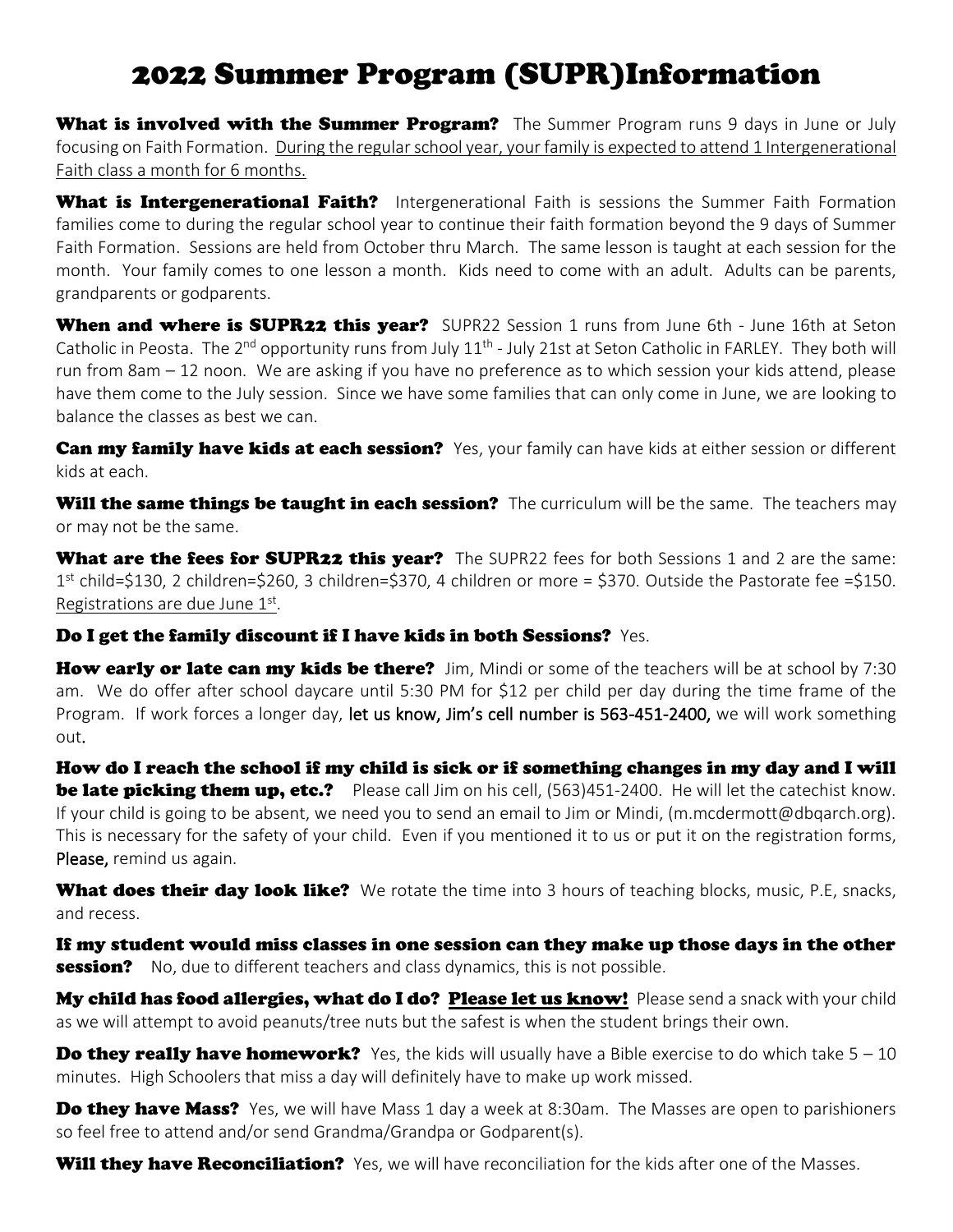Please fill out, save to your desktop then attach to an email and send to m.mcdermott@dbqarch.org

# 2022 St. Elizabeth Pastorate Summer Faith Formation Registration

| Session 1 Grades 1 -10 held at Seton Catholic School                                                                                    |                     |                  |                                                           |                                                     |
|-----------------------------------------------------------------------------------------------------------------------------------------|---------------------|------------------|-----------------------------------------------------------|-----------------------------------------------------|
| 7579 Burds Road Peosta, IA 52068<br>Session 2 Grades 1-10 held at Seton Catholic School<br>210 2 <sup>nd</sup> Ave. SE Farley, IA 52046 |                     |                  |                                                           |                                                     |
| Please choose: Session 1: _______________ June 6 <sup>th</sup> - June 16 <sup>th</sup>                                                  |                     |                  | 8am - 12noon (Peosta)                                     |                                                     |
| Session 2: ________________ July $11^{th}$ – July $21^{st}$                                                                             |                     |                  | 8am - 12noon (FARLEY)                                     |                                                     |
|                                                                                                                                         |                     |                  | Mother ___________________________                        |                                                     |
| Address ________________________________                                                                                                |                     |                  |                                                           |                                                     |
|                                                                                                                                         |                     |                  | (Please fill out address info if different from father's) |                                                     |
|                                                                                                                                         |                     |                  |                                                           |                                                     |
| Phone(home)________________________                                                                                                     |                     |                  | Phone(home) ______________________                        |                                                     |
| Cell Phone _________________________                                                                                                    |                     |                  |                                                           |                                                     |
| Email(required)_______________________                                                                                                  |                     |                  | Email(required) _______________________                   |                                                     |
| Father's religion ______________________                                                                                                |                     |                  | Mother's religion ___________________                     |                                                     |
| Father: Baptized? Yes No Confirmed? Yes No                                                                                              |                     |                  |                                                           | Mother: Baptized Yes No Confirmed Yes No            |
| Emergency contact person (if parent is not available): ________________________                                                         |                     |                  |                                                           |                                                     |
| Phone: The Relationship to child(ren) [100]                                                                                             |                     |                  |                                                           |                                                     |
| <b>Child's Name</b><br>Gender                                                                                                           | Grade in<br>2022-23 | <b>Birthdate</b> |                                                           | <b>Sacrament(s) Received</b><br>Bap Recon Euch Conf |
|                                                                                                                                         |                     |                  |                                                           |                                                     |
|                                                                                                                                         |                     |                  |                                                           |                                                     |
|                                                                                                                                         |                     |                  |                                                           |                                                     |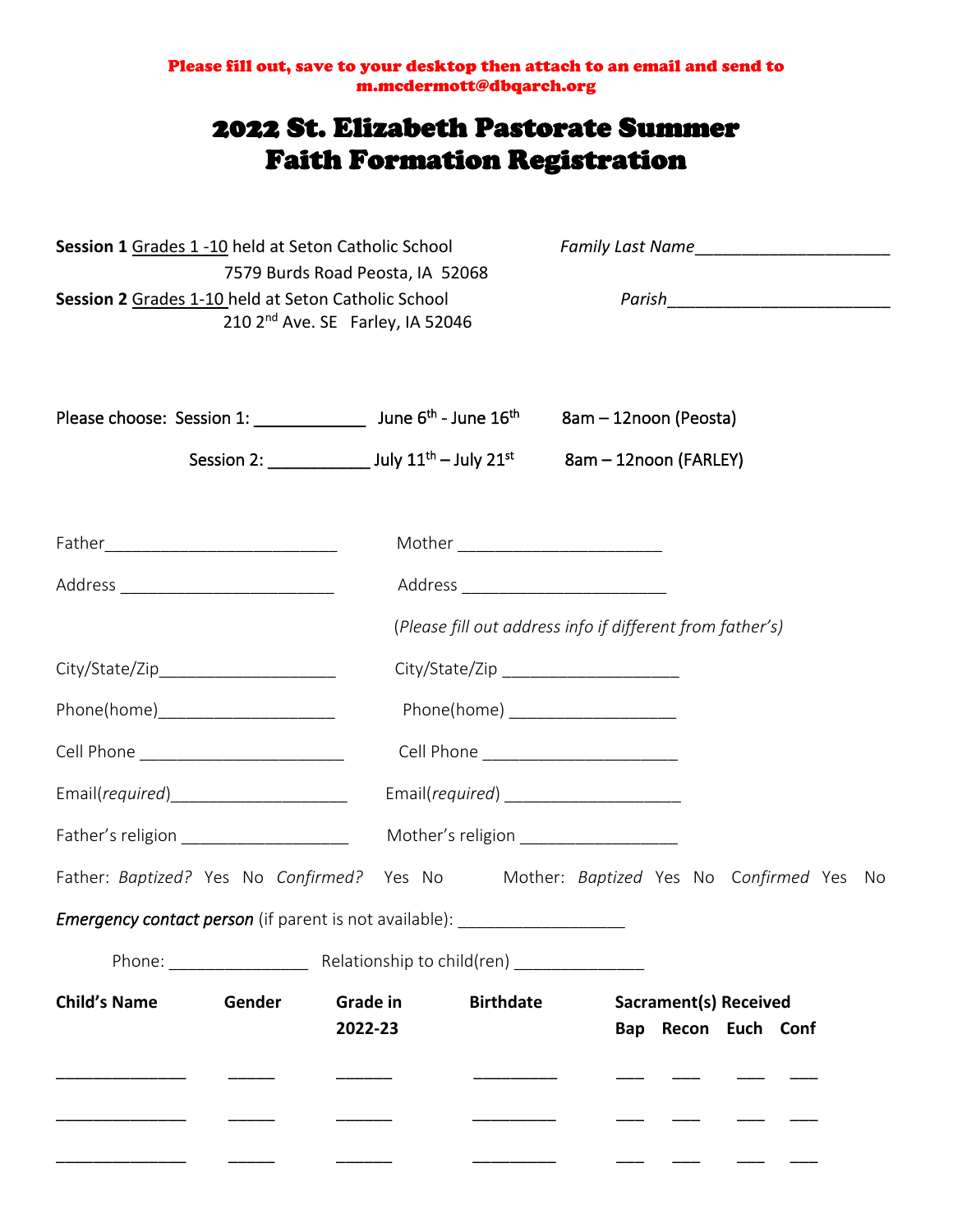| Do any of the children enrolled have chronic illnesses, physical limitations, or allergies? | Yes | Nο |
|---------------------------------------------------------------------------------------------|-----|----|
| Do any of the children have any type of learning difficulty?                                | Yes | No |
| Do any of the children attend special education classes in the public school?               | Υρς | No |

\_\_\_\_\_\_\_\_\_\_\_\_\_\_\_\_\_\_\_\_\_\_\_\_\_\_\_\_\_\_\_\_\_\_\_\_\_\_\_\_\_\_\_\_\_\_\_\_\_\_\_\_\_\_\_\_\_\_\_\_\_\_\_\_\_\_\_\_\_\_\_\_\_\_\_\_\_\_\_\_\_\_

\_\_\_\_\_\_\_\_\_\_\_\_\_\_\_\_\_\_\_\_\_\_\_\_\_\_\_\_\_\_\_\_\_\_\_\_\_\_\_\_\_\_\_\_\_\_\_\_\_\_\_\_\_\_\_\_\_\_\_\_\_\_\_\_\_\_\_\_\_\_\_\_\_\_\_\_\_\_\_\_\_\_

\_\_\_\_\_\_\_\_\_\_\_\_\_\_\_\_\_\_\_\_\_\_\_\_\_\_\_\_\_\_\_\_\_\_\_\_\_\_\_\_\_\_\_\_\_\_\_\_\_\_\_\_\_\_\_\_\_\_\_\_\_\_\_\_\_\_\_\_\_\_\_\_\_\_\_\_\_\_\_\_\_\_

*If yes to any questions, please give the name of the child, any information we may need and how we can help:* 

### Please fill out if you have a 2<sup>nd</sup> grader or 10<sup>th</sup> grader

| <b>Baptismal Name</b> |                   |
|-----------------------|-------------------|
|                       | First/Middle/Last |
| Date of Birth         | Place (town)      |
| Place of Baptism      |                   |
|                       | Church/Address    |
| Father's Name         |                   |
| Mother's Maiden Name  |                   |

\*\*\* If your child was not baptized at one of the parishes in St. Elizabeth Pastorate, you must see that a copy of the Child's Baptismal Certificate is sent with this registration.

#### **Media Release and Authorization**

 **I understand that by signing the Release and Authorization I hereby grant authority to St similar item in which my Child/children might appear, or statements made by them, in the production, display or sale of public service announcements. Elizabeth Pastorate Faith Formation Program for the use of any videotapes, photographs, or** 

**\_\_\_\_\_\_\_\_\_\_\_\_\_\_\_\_\_\_\_\_\_\_\_\_\_\_\_\_\_\_\_\_\_\_\_\_ \_\_\_\_\_\_\_\_\_\_\_\_\_\_\_\_\_\_\_\_\_\_\_\_**

**Parent/Guardian signature Date Community Community Parents Date** 

-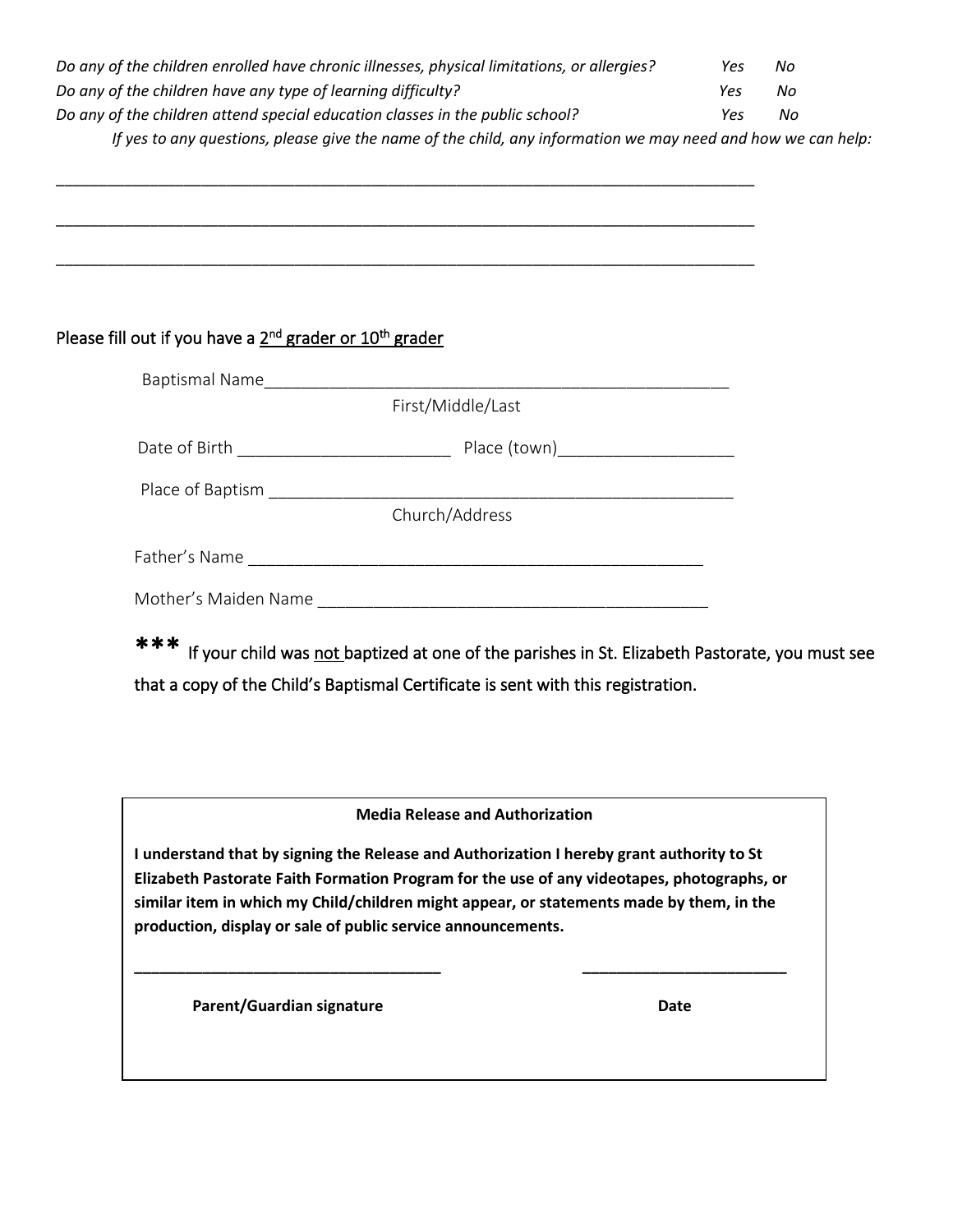# Tuition

### In- Pastorate Students

#### 1 st 2 Students - \$260 3 or more Students - \$370

#### PLEASE MAKE CHECKS PAYABLE TO: St Elizabeth Pastorate Faith Formation

 Payments can be mailed along with registration form and Consent/Liability Waiver to St Elizabeth Pastorate Faith Formation, P.O. Box 286, Epworth, IA 52045. Payments can be made on 1<sup>st</sup> day of class if registration forms are turned in early. Pastorate Families: full payment is preferred but not necessary. If financial hardship is a concern, please contact the office.

Please DO NOT put the checks into the collection baskets at Mass as they will get mixed in with the Sunday collection.

On -Line Payment: On-line payments can be made by going to St Elizabeth Pastorate's website, stelizabethpastorate.com, click on "Forms" at the bottom of the first page, click on "on-line payment"

# Outside the Pastorate Students Tuition is \$150 per Student

Families need to have permission from their home parish's pastor prior to registration.

Payment is due in full at the time of registration.

I, the undersigned, understand and accept my financial obligations to St. Elizabeth Pastorate and to the Faith Formation Program.

| Parent/Guardian |      |        |         | Date          |
|-----------------|------|--------|---------|---------------|
| CRE/Assistant   |      |        |         | Date          |
| Amt. of Fee Pd. | Cash | Check# | On-Line | Date Received |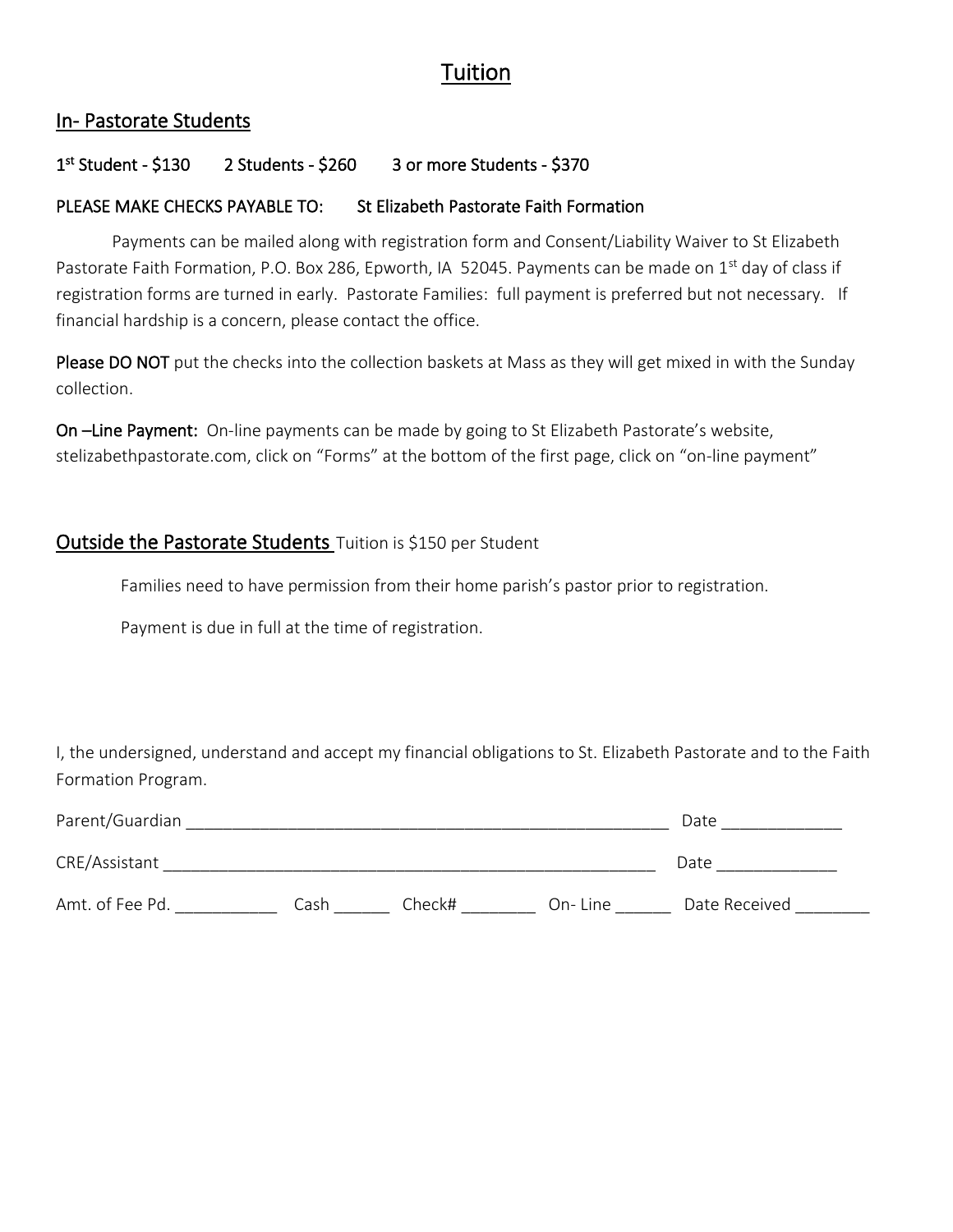# Please fill out 1 per registered student

Archdiocese of Dubuque

# **2022-2023 Annual Parental/Guardian Consent Form and Liability Waiver Valid date signed through 8-31-23**

This Consent Form and Liability Waiver is required for and serves both on-site programs and offsite/field trip events/activities for the stated program year. This form needs to be completed annually for each student. To obtain the needed permission, contact, emergency, and medical information you are requested to supply the needed information. As the specifics of each off-site/field trip event are known you will be required to complete an Off-site/Field Trip Permission Form outlining the specifics of each activity. Please complete all sections.

#### **Section 1 - Contact Information**

| Gender: Female ______ Male _____ |
|----------------------------------|
|                                  |
|                                  |
|                                  |

#### **Section 2 - Off-site/Field Trip Consent Form and Liability Waiver**

I, \_\_\_\_\_\_\_\_\_\_\_\_\_\_\_\_\_\_\_\_\_\_\_\_\_\_\_\_\_\_\_\_\_\_\_\_\_\_\_\_\_\_\_ , (Parent or Guardian's Name) grant permission for my child,

\_\_\_\_\_\_\_\_\_\_\_\_\_\_\_\_\_\_\_\_\_\_\_\_\_\_\_\_\_\_\_\_\_\_\_\_\_\_\_\_\_\_\_\_\_ (Name of Child) to participate in school/parish events this year that may require transportation to a location away from the school/parish site. The activities will take place under the guidance and direction of school/parish employees and/or volunteers of St Elizabeth Pastorate Faith Formation. As parent and/or legal guardian, I remain legally responsible for any personal actions taken by the above-named minor ("Participant"). I agree on behalf of myself, my child named herein, or our heirs, successors, and assigns, to hold harmless and defend, its officers, directors of St. Elizabeth Pastorate Faith Formation and agents, and the Archdiocese of Dubuque, chaperons, or representatives associated with the events, arising from or in connection with my child attending the events or in connection with any illness or injury or cost of medical treatment in connection therewith, and I agree to compensate the parish, its officers, directors and agents, and the Archdiocese of Dubuque, chaperons, or representatives associated with the events for reasonable attorney's fees and expenses which they may incur in any action I/we may bring against them as a result of such injury or damage, unless such claim arises from the negligence of the parish/school or the Archdiocese of Dubuque.

Signature: \_\_\_\_\_\_\_\_\_\_\_\_\_\_\_\_\_\_\_\_\_\_\_\_\_\_\_\_\_\_\_\_\_\_\_\_\_\_\_\_\_\_\_\_\_\_\_\_\_\_\_\_\_\_\_\_\_\_\_\_\_\_\_\_\_\_\_\_ Date: \_\_\_\_\_\_\_\_\_\_\_\_\_\_\_\_\_\_\_\_\_\_\_\_\_\_\_\_\_\_\_\_\_\_\_\_\_\_

**Section 3 - Specific Medical Matters**: I hereby warrant that to the best of my knowledge, my child is in good health, and I assume all responsibility for the health of my child.

Item A - Emergency Medical Treatment: In the event of an emergency, I hereby give permission to transport my child to a hospital for emergency medical or surgical treatment. I wish to be advised prior to any further treatment by the hospital or doctor. In the event of an emergency, if you are unable to reach me at the above numbers, contact:

| Name & Relationship:        | Phone:    |
|-----------------------------|-----------|
| Family Doctor:              | Phone:    |
| Family Health Plan Carrier: | Policy #: |

Edition 01052022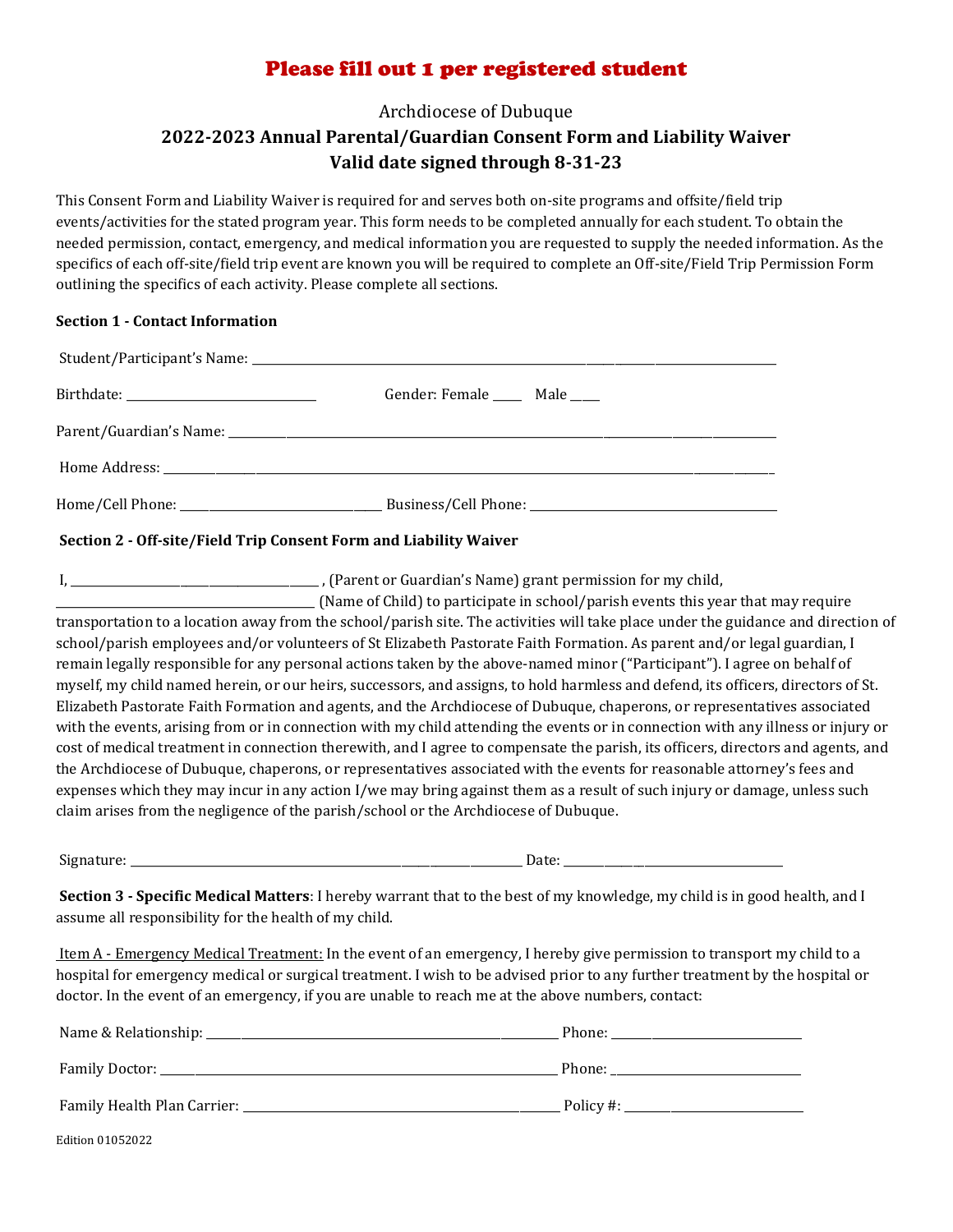#### Item B - Other Medical Treatment:

In the event it comes to the attention of the parish/school, its officers, directors and agents, and the Archdiocese of Dubuque, chaperons, or representatives associated with the activity that my child becomes ill with symptoms such as vomiting, sore throat, fever, diarrhea, I want to be notified.

\_\_\_ Yes

 $\sqrt{N}$ 

If Yes, please call:  $\frac{1}{\sqrt{2}}$   $\frac{1}{\sqrt{2}}$   $\frac{1}{\sqrt{2}}$   $\frac{1}{\sqrt{2}}$   $\frac{1}{\sqrt{2}}$   $\frac{1}{\sqrt{2}}$   $\frac{1}{\sqrt{2}}$   $\frac{1}{\sqrt{2}}$   $\frac{1}{\sqrt{2}}$   $\frac{1}{\sqrt{2}}$   $\frac{1}{\sqrt{2}}$   $\frac{1}{\sqrt{2}}$   $\frac{1}{\sqrt{2}}$   $\frac{1}{\sqrt{2}}$   $\frac{1}{\sqrt{2}}$   $\frac{1$ 

On-site Nonprescription Medication Permission - I hereby grant permission for nonprescription medication (such as ibuprofen, Tylenol, throat lozenges, etc.) to be given to my child in the event a condition arises after my child is already in attendance at the on-site program.

\_\_\_ Yes

\_\_\_ No

Item C - Specific Medical Information: The parish/school will take reasonable care to see that the following information will be held in confidence. Check/explain all that are applicable to this student/participant.

 $\Delta$ llergic reactions (medications, foods, plants, insects, etc.):  $\Delta$ \_\_\_\_\_\_\_\_\_\_\_\_\_\_\_\_\_\_\_\_\_\_\_\_\_\_\_\_\_\_\_\_\_\_\_\_\_\_\_\_\_\_\_\_\_\_\_\_\_\_\_\_\_\_\_\_\_\_\_\_\_\_\_\_\_\_\_\_\_\_\_\_\_\_\_\_\_\_\_\_\_\_\_\_\_\_\_\_\_\_\_\_\_\_\_\_\_\_\_\_\_\_\_\_\_\_\_\_\_\_\_\_\_\_\_\_\_\_\_\_\_\_\_\_\_\_\_\_ \_\_\_ Utilizes asthma or airway constricting prescription medication (see item 9.2 below) \_\_\_\_\_\_\_\_\_\_\_\_\_\_\_\_\_\_\_\_\_\_\_\_\_\_\_\_ \_\_\_ Has a medically prescribed diet? \_\_\_\_\_\_\_\_\_\_\_\_\_\_\_\_\_\_\_\_\_\_\_\_\_\_\_\_\_\_\_\_\_\_\_\_\_\_\_\_\_\_\_\_\_\_\_\_\_\_\_\_\_\_\_\_\_\_\_\_\_\_\_\_\_\_\_\_\_\_\_\_\_\_\_\_\_\_\_\_\_\_\_\_\_\_\_ \_\_\_ Any physical limitations? \_\_\_\_\_\_\_\_\_\_\_\_\_\_\_\_\_\_\_\_\_\_\_\_\_\_\_\_\_\_\_\_\_\_\_\_\_\_\_\_\_\_\_\_\_\_\_\_\_\_\_\_\_\_\_\_\_\_\_\_\_\_\_\_\_\_\_\_\_\_\_\_\_\_\_\_\_\_\_\_\_\_\_\_\_\_\_\_\_\_\_\_\_\_\_ \_\_\_ You should be aware of these special medical conditions of my child: \_\_\_\_\_\_\_\_\_\_\_\_\_\_\_\_\_\_\_\_\_\_\_\_\_\_\_\_\_\_\_\_\_\_\_\_\_\_\_\_\_\_\_\_\_

\_\_\_\_\_\_\_\_\_\_\_\_\_\_\_\_\_\_\_\_\_\_\_\_\_\_\_\_\_\_\_\_\_\_\_\_\_\_\_\_\_\_\_\_\_\_\_\_\_\_\_\_\_\_\_\_\_\_\_\_\_\_\_\_\_\_\_\_\_\_\_\_\_\_\_\_\_\_\_\_\_\_\_\_\_\_\_\_\_\_\_\_\_\_\_\_\_\_\_\_\_\_\_\_\_\_\_\_\_\_\_\_\_\_\_\_\_\_\_\_\_\_\_\_\_\_\_\_

Signature: \_\_\_\_\_\_\_\_\_\_\_\_\_\_\_\_\_\_\_\_\_\_\_\_\_\_\_\_\_\_\_\_\_\_\_\_\_\_\_\_\_\_\_\_\_\_\_\_\_\_\_\_\_\_\_\_\_\_\_\_\_\_\_\_\_\_\_\_\_\_\_\_\_ Date: \_\_\_\_\_\_\_\_\_\_\_\_\_\_\_\_\_\_\_\_\_\_\_\_\_\_\_\_\_\_\_\_\_\_\_

#### **THIS FORM REPLACES PREVIOUS VERSIONS AS OF DATE SIGNED**

**Administration of Medication** - Archdiocesan Catholic School Board Policy 5141, items 9-10. (For Catholic School programs only)

9. Dispensing of prescription medication

1. For Catholic schools - Dispensing of prescription medication will be administered by a nurse or designated party with training and with the written consent of parent(s)/guardian(s). Prescription medication must be provided to the school in the original labeled container containing the physician's name, name of the medication, and dosage/frequency to be given. A record of each dose of medication administered will be documented in the pupil's health record.

2.Students utilizing asthma or airway constricting prescription medication are allowed to administer their own dosage provided a completed consent form is on file in the school/program office. Such forms must be filed annually.

3.Contraceptives will not be dispensed. Iowa Code §280.16 10.Dispensing of nonprescription medication may occur, provided the parent/guardian have signed and dated an authorization identifying medication, dosage, and time interval to be administered. Nonprescription medications can be provided on off-site field trips if the parent/guardian signs a nonprescription medication authorization for each off-site field trip.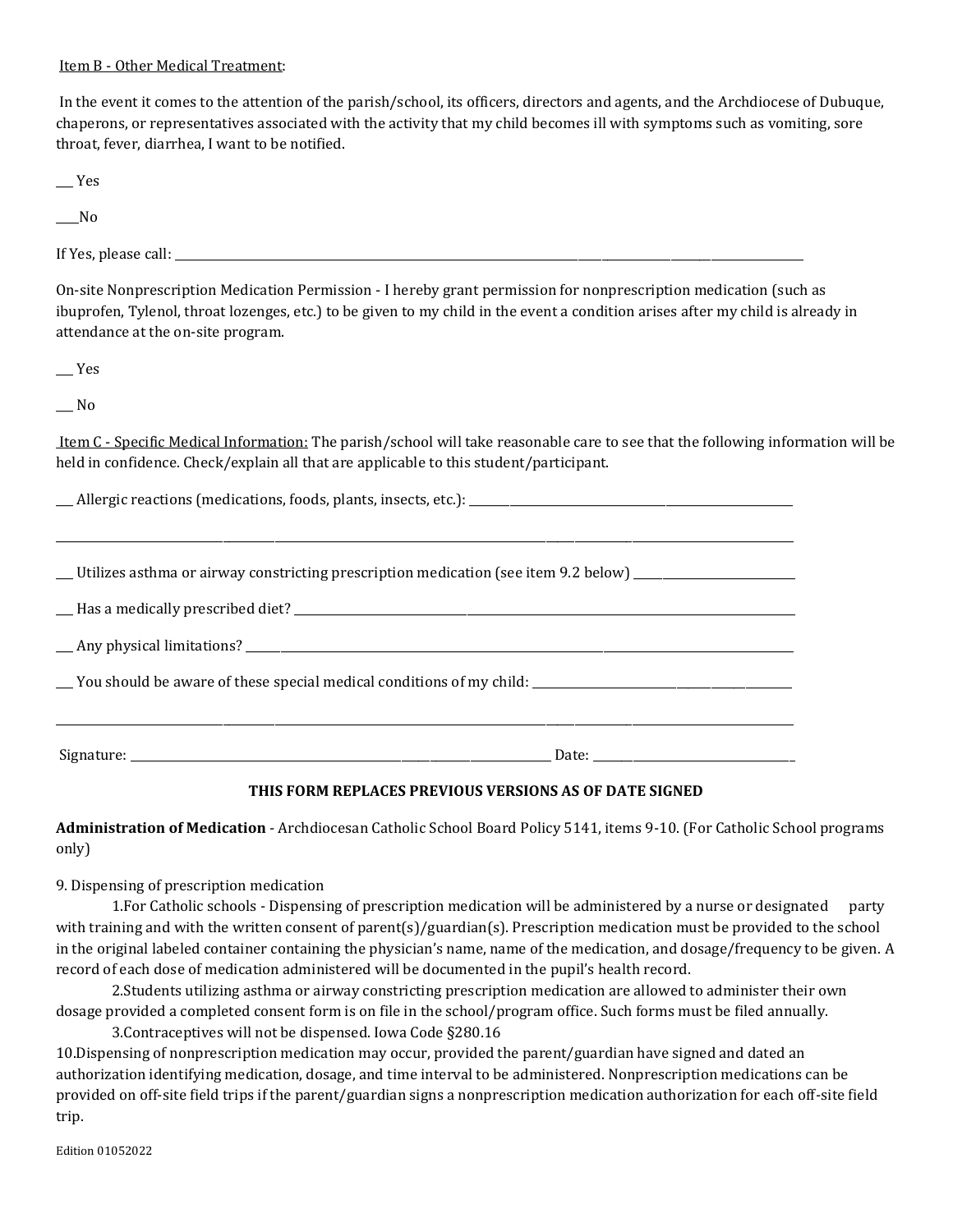# **Afternoon Care Sign Up (optional)**

We have Afternoon Care available for those families who cannot pick up their kids when the day is over. The fee is \$12 a day per child. You will need to provide a sack lunch for your kids each day. The kids must be picked up by 5:30pm or call Jim at 563-451-2400 to prearrange a time. High school kids play inside and outside games and watch movies with the kids. Jim or Mindi will be in the building during this time.

| June 6                | Monday    | $\frac{1}{2}$ July 11 |
|-----------------------|-----------|-----------------------|
| June 7                | Tuesday   | $\frac{1}{2}$ July 12 |
| June 8                | Wednesday | $\frac{1}{2}$ July 13 |
| June 9                | Thursday  | $\frac{1}{2}$ July 14 |
| $\frac{1}{2}$ June 10 | Friday    | $\frac{1}{2}$ July 15 |
| $\frac{1}{2}$ June 13 | Monday    | $\frac{1}{2}$ July 18 |
| June 14               | Tuesday   | $\frac{1}{2}$ July 19 |
| June 15               | Wednesday | $\frac{1}{2}$ July 20 |
| $\_$ June 16          | Thursday  | July 21               |